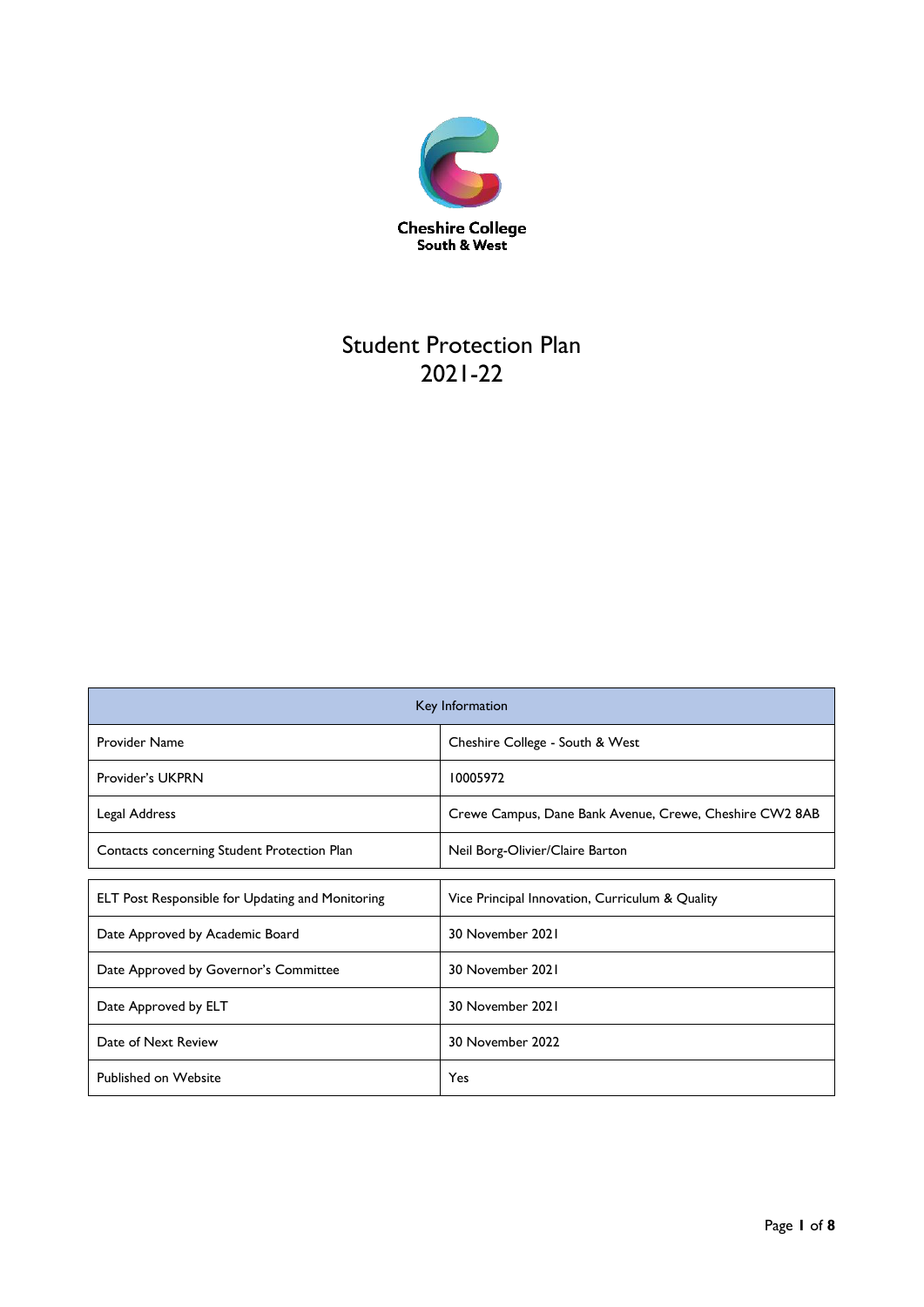# **Introduction**

- 1.1 The Corporation was established under the Further and Higher Education Act 1992 for the purpose of conducting South Cheshire College. The College is an exempt charity for the purposes of Part 3 of the Charities Act 2011.
- 1.2 The College was incorporated as South Cheshire College. On 31st March 2017, South Cheshire College merged with West Cheshire College. West Cheshire College dissolved and the assets and liabilities transferred to South Cheshire College. On 1st January 2018, South Cheshire College formally changed its name to Cheshire College South & West.
- 1.3 The College has an annual turnover of circa £40m, is financially secure and employees 600 staff across 3 purpose-built campuses in Chester, Crewe and Ellesmere Port in the county of Cheshire. There is no risk of any of the campuses closing.
- 1.4 This plan lays out the measures that Cheshire College -- South & West ('CCSW', the "College", "We") will take in order to protect the student interest and assure continuity of study in the event of course, campus or College change or closure.
- 1.5 This plan has been approved by the Chair of Governors, Higher Education Link Governor and the College Executive Leadership Team (ELT). The documentation associated with application to the register was received by the Management and Performance Committee on 14<sup>th</sup> June 2018 and the full Corporate Meeting on 3<sup>rd</sup> July 2018. This plan is reviewed annually at the College's Academic Board which has student representation.
- 1.6 The measures contained in this plan are in addition to statutory rights, which remain unaffected. Should we need to invoke any of the measures contained within this plan then we will make our student support services available to all students so affected, this may include assistance from the Student Financial Adviser, College Counsellors and Careers Advisers. Advice and guidance would be available to groups affected collectively and for individual support.

# **2 Our Commitment to You as a Student or Prospective Student**

- 2.1 We will include student consultation and representation in our own decision-making. We do this by the inclusion of student representatives on the committees and boards in the College's HE deliberative structure and through the nomination of course representatives.
- 2.2 Should this protection plan need to be triggered, students will be contacted by email to the email address supplied by the student and, where applicable to their CCSW email address and by letter to the address held by the College. Contact will be made by a member of the Admissions Team and/or HE Faculty within 5 College working days of the date on which an applicable change was decided upon or notified to the College.
- 2.3 We will take all reasonable steps to avoid implementing change during an academic year or making changes close to the start of an academic year.
- 2.4 In the event of programme (course) closure, we will ensure to `teach out` existing students, within an agreed timescale at the College.
- 2.5 If changes are such that existing students may not be able to complete their current programme, we will ensure in all cases that students may continue their studies at CCSW for a "continuity period", as a minimum of two terms, while solutions are explored. Students will be kept informed and consulted during such a period of change.
- 2.6 We have contractual agreements and processes in place with our collaborative partner Higher Education Institutions (HEIs), to allow students registered on partner HEI programmes to transfer to the HEI providers, should all other options be exhausted.
- 2.7 We undertake to inform students affected (by email to the email address supplied by the student and, where applicable to their CCSW email address and by letter to the address held by CCSW), update our website and any other listing services, within 5 College working days of a decision or notification of significant change, including all scenarios outlined below and closure to new applications upon a decision to close a programme or put the College as a whole into a "continuity period".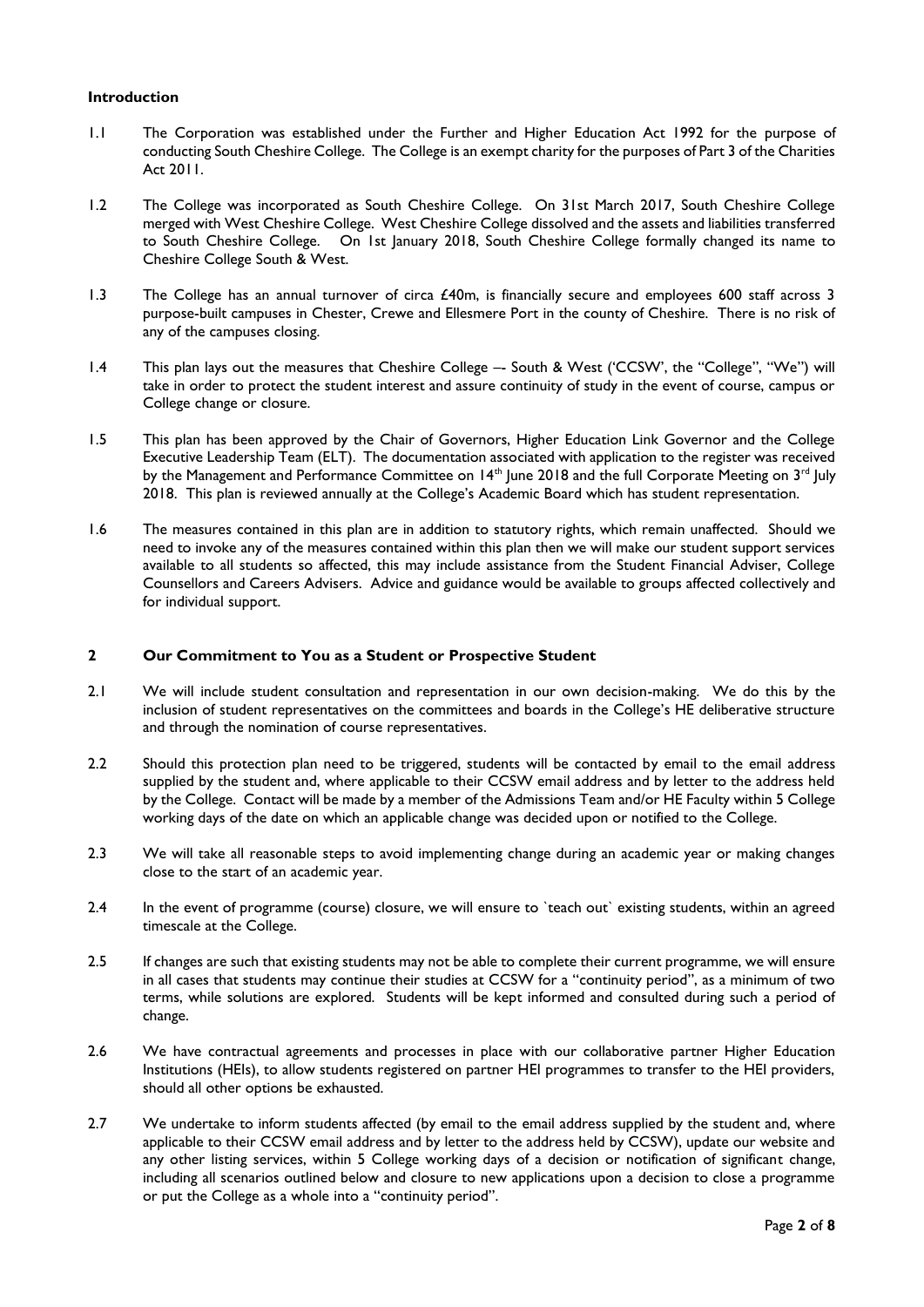- 2.8 Where changes are such to render it impossible for prospective students to study on their intended programme and/or with the intended financial support, we will endeavour to offer eligible applicants a place on an alternate and appropriate CCSW programme or assist existing CCSW offer-holders in securing a place elsewhere.
- 2.9 This includes all scenarios outlined below.

#### **3 Measures we will take in specific situations**

- 3.1 In the following paragraphs, a number of risks and scenarios are identified, along with the measures the College will take in order to protect your continuity of study, as an addition to, or by way of further detail on, the general undertakings in section 2 above.
- 3.2 Inclusion of a scenario should not be assumed to mean we consider it likely to occur, the College considers the risks highlighted below to be minimal.
- 3.3 The College has a risk management process that identifies and scores the impact and likelihood of a risk. This determines the overall risk score and whether it is a material risk. The scoring is as per the following table:

| <b>IMPACT</b> | (5) Catastrophic | 5              | 10          | 15          | 20        | 25                |
|---------------|------------------|----------------|-------------|-------------|-----------|-------------------|
|               | (4) Major        | $\overline{4}$ | 8           | 12          | 16        | 20                |
|               | (3) Moderate     | з              | 6           | $\mathbf Q$ | 12        | 15                |
|               | $(2)$ Minor      | 2              | 4           | 6           | 8         | 10                |
|               | (1) Almost None  |                | 2           | з           | 4         | 5                 |
|               |                  | 1. Rare        | 2. Unlikely | 3. Possible | 4. Likely | 5. Almost Certain |
|               | Likelihood       |                |             |             |           |                   |



#### 3.3.1 **Updating of programme content, regulations and policies**

|          | Risk Score: Impact 1, Likelihood 3 and overall Risk Score 3                           |
|----------|---------------------------------------------------------------------------------------|
| Low Risk | This is a low risk as it will have moderate impact, but it is very unlikely to happen |

- 3.3.1.1 An ongoing commitment to quality assurance and enhancement at CCSW and any of its validating HEI partners means that, from time to time, programme content, regulations and policies will be updated. Where updates to content are made, for example substitution of modules, changes to module content or assessment activities, these will be proposed via Programme Committee and Academic Board, where students are represented, before approval.
- 3.3.1.2 Changes to regulations and policies may be prompted by a validating or accrediting partner and will be considered at the Academic Board *(and/or Executive Leadership Team),* where students are represented.
- 3.3.1.3 Revised regulations shall only apply to students first enrolling after College approval (and partner HEI approval where applicable) of those revisions, unless changes are not deemed significant, thus different regulations may apply to different cohorts on a programme and will be documented in the Programme Handbook for that cohort.
- 3.3.1.4 New or revised polices shall apply to all students from the start of the academic term following approval by the College's Academic Board *(and/or ELT)*, with a proviso that for the remainder of the current academic year, no student may be treated disadvantageously in comparison with the previous policy.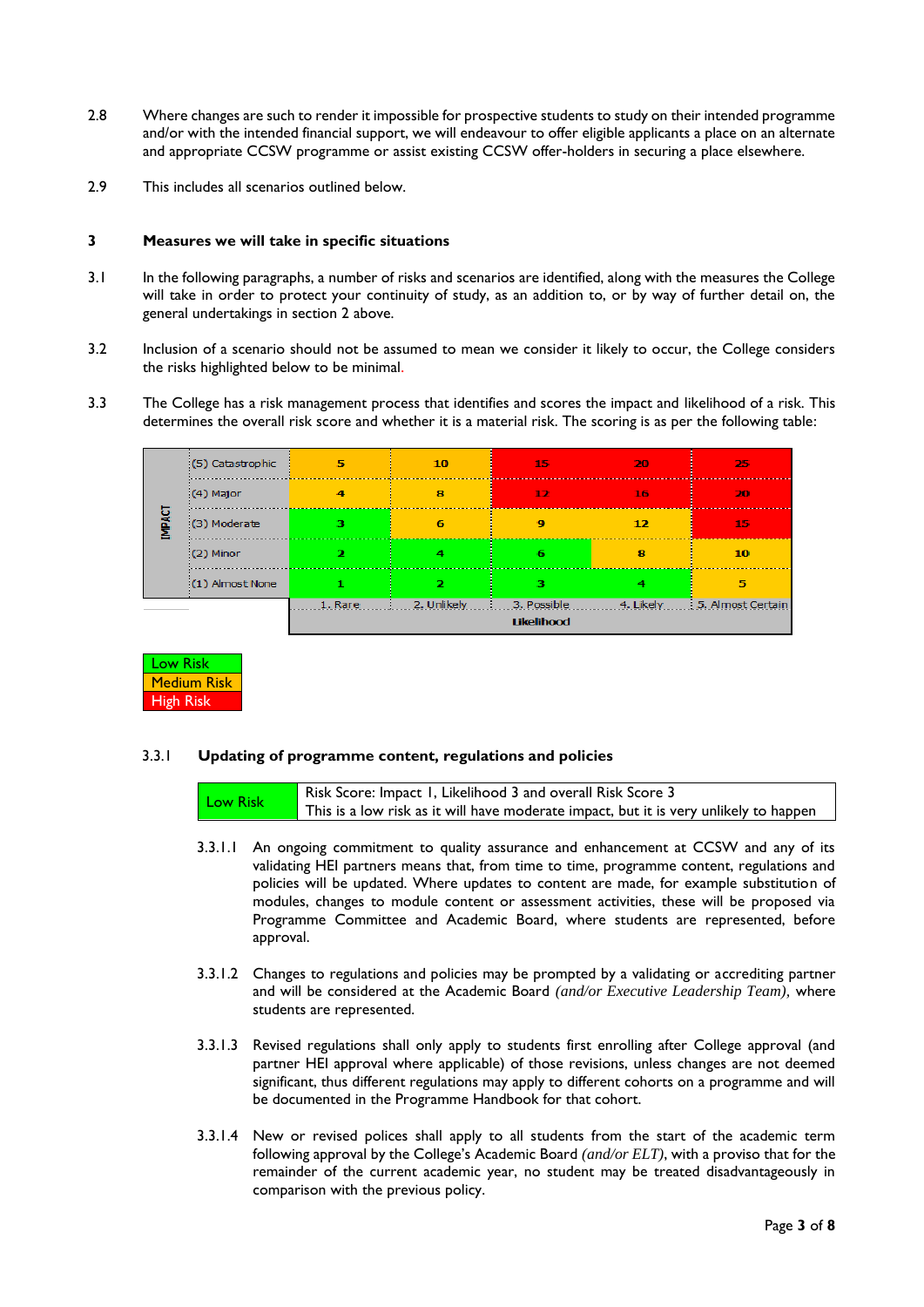# 3.3.2 **Closure of an Individual Programme**

| Low Risk | Risk Score: Impact 1, Likelihood 3 and overall Risk Score 3 |
|----------|-------------------------------------------------------------|
|          | This is a low risk as impact is low should the risk occur   |

- 3.3.2.1 The College may make a strategic decision to close a programme because insufficient enrolments render it non-viable from an academic, student experience or resourcing perspective; or because it has been superseded in the College portfolio; or no longer aligns with the College's mission.
- 3.3.2.2 In such cases and where possible, the College will offer existing students a choice of three options, noting that the College undertakes not to close a programme within 3 calendar months of the start of an academic year:
	- (a) To continue as planned to be "taught out" on the original programme, where the College considers this to be a viable option on academic and student experience grounds, noting that this may itself be subject to the number of students so electing. Throughout this document, an on-course student means one who is actively enrolled, pursuing their course and attending classes at the relevant point.
	- (b) To transfer to a similar or replacement programme at CCSW, where available
	- (c) To transfer with CCSW's assistance to a course at an alternate provider
	- (d) To invoke the College's Tuition Fees Policy in relation to a potential refund or partial refund *(Please refer to the College's Tuition Fee Policy and the College's Refund and Compensation Policy available [here\)](https://www.ccsw.ac.uk/the-college/policies-reports/)*

# 3.3.3 **Closure of a Specific Site or Campus**

Medium Risk Risk Score: Impact 4, Likelihood 1 and overall Risk Score 4 This is a medium risk as impact would be major but is unlikely to occur

- 3.3.3.1 On resource, academic, student experience or health and safety grounds it may be necessary to close a site or campus and/or move programmes between sites. Unless taken on the grounds of emergency relocation due to unanticipated events, or on the grounds of a material improvement of facilities, the College undertakes not to close a site or relocate a programme whilst teaching is underway for the academic year, nor within a month of the start of an academic year.
- 3.3.3.2 Where a site is closed, or programme relocated, programmes and services affected will be delivered instead at appropriate alternate premises of the College. In such circumstances, students will not be routinely offered other options.

#### 3.3.4 **De-Designation for Student Support Purposes** *(which allows UK/EU students to apply for tuition fee and maintenance loans)*.

| Risk Score: Impact 3, Likelihood 3 and overall Risk Score 9                            |
|----------------------------------------------------------------------------------------|
| Medium Risk This is a medium risk as impact would be moderate and is possible to occur |

- 3.3.4.1 Where the College's designation is withdrawn, suspended or is not successfully renewed, and depending on the circumstances of de-designation, the College will appeal the decision/make a new application for designation with a view to the restoration of this for the coming academic year.
- 3.3.4.2 Where appropriate the College will also apply for "teach out designation", allowing eligible existing students to continue to access student tuition and maintenance loans, including those making new loan applications, for the remainder of their studies while on their current programme at CCSW, which was designated up to that point.
- 3.3.4.3 In the event of teach out designation not being granted, the College will endeavour to transfer existing eligible students, in receipt of or seeking loans, to an approved alternate provider, should they so wish.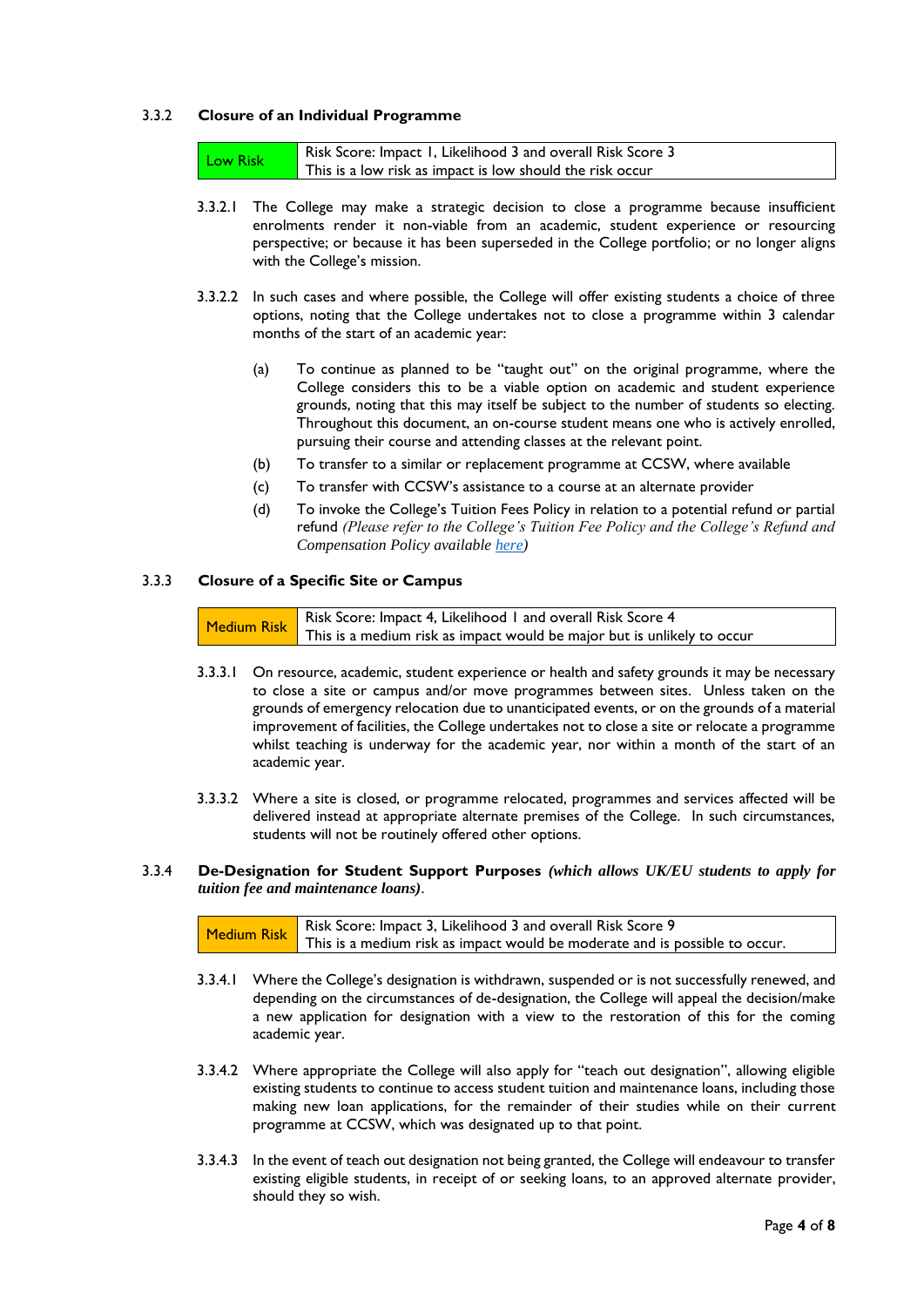3.3.4.4 However, de-designation may also relate to, or lead to, the closure of the College and provisions made below should also be noted.

### 3.3.5 **Removal of Tier 4 Sponsor Licence** *(which allows CCSW to admit international students)*

|          | Risk Score: Impact 2, Likelihood 1 and overall Risk Score 2           |
|----------|-----------------------------------------------------------------------|
| Low Risk | This is a low risk as impact would be minor and is unlikely to occur. |

- 3.3.5.1 It is noted that the College does not currently seek to admit international students to its HE programmes. In the future, should the College seek to recruit international students and where the College's Tier 4 sponsorship is withdrawn, prospective international students who have made an application to study will be contacted.
- 3.3.5.2 The College will assist existing offer-holders in securing a place elsewhere. Depending on the circumstances, the College will appeal the decision/make a new application for a Tier 4 license with a view to the restoration of this for the coming academic year. Current sponsored students will be contacted by the College within 5 College working days of notification of United Kingdom Visa and Immigration's decision, to advise whether they may continue under existing CCSW sponsorship or are required to return to their home country to make a fresh visa application.
- 3.3.5.3 In the latter case, on request and where Tier 4 regulations permit, the College will endeavour to transfer the student to an approved alternate provider with a Tier 4 license.

#### 3.3.6 **Withdrawal or Non-Renewal of Validation**

| <b>Low Risk</b> | Risk Score: Impact 2, Likelihood 2 and overall Risk Score 4           |
|-----------------|-----------------------------------------------------------------------|
|                 | This is a low risk as impact would be minor and is unlikely to occur. |

- 3.3.6.1 Where the above occurs for one, more or all programmes, in line with the College's validation agreements with its partner HEIs, current students registered with a partner HEI will normally be permitted to complete their intended studies at the College, subject to normal maximum timescales. If, for whatever reason in line with the validation agreement, the partner HEI determines that this cannot occur, then the College and partner HEI undertake that in all cases current on-course students may continue with their current programme at the College for 22 teaching weeks following communication of the decision to end validation and until the end of the term in which the 22-week period ends.
- 3.3.6.2 Following a partner HEI decision to no longer validate programme(s), the College will work to identify an alternate validating partner, with a view to putting this arrangement in place within 22 teaching weeks of the partner HEI's decision. Students will be advised and supported by the College in choosing between the following options, if they become available:
	- 3.3.6.2.1 completing their studies at CCSW under the partner HEI's validation;
	- 3.3.6.2.2 transferring to a CCSW programme validated by another partner (if possible); and
	- 3.3.6.2.3 transferring to an approved alternate provider *(if neither of the above are possible)*.

#### 3.3.7 **Closure of College**

Medium Risk Risk Score: Impact 4, Likelihood 1 and overall Risk Score 4 This is a medium risk as impact would be severe but is very unlikely to occur

- 3.3.7.1 As with all providers, an extreme set of events may lead to the prospect of the College being closed or a decision taken to exit the market served by College. This may be triggered, for example, by the College becoming insolvent or through falling student demand, withdrawal of validation or regulatory matters, or a major event rendering the College's mission non-viable.
- 3.3.7.2 In such cases, the following will apply: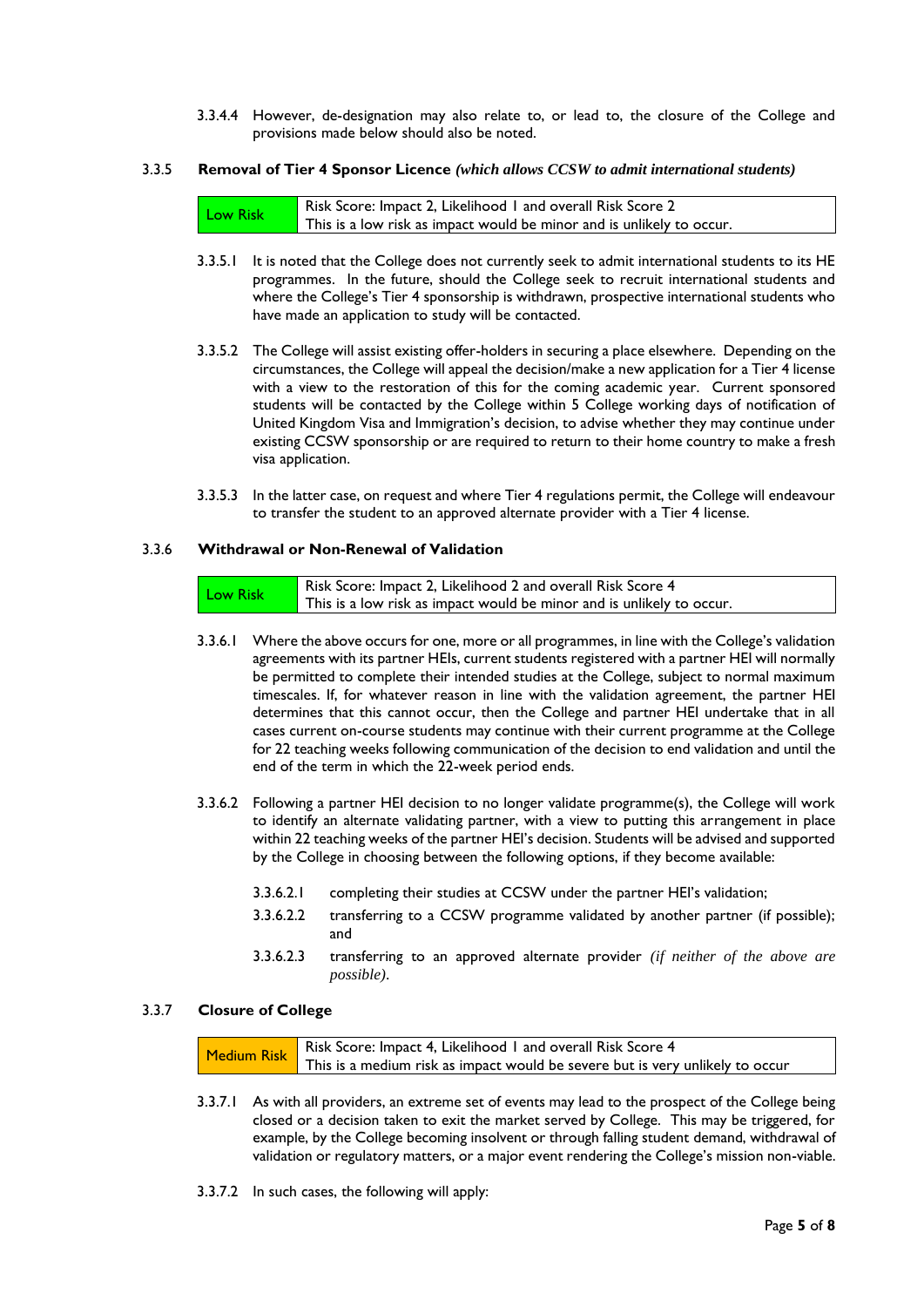- 3.3.7.2.1 Where a decision to close is taken, the College will immediately enter a "continuity period" allowing all existing on-course students to continue with their current programme at the College for 22 teaching weeks following communication of the decision to close the College and until the end of the term in which the 22-week period ends.
- 3.3.7.2.2 Where placement at a partner HEI provider is indicated in the above, this will normally be with the following, with which agreements are in place; it is anticipated that students will be able to transfer with recognition of the partner HEI credit achieved on their current College programme:

| <b>University of Chester</b> |                                               |  |
|------------------------------|-----------------------------------------------|--|
|                              | <b>FdSc Fitness and Health</b>                |  |
|                              | <b>University of Derby</b>                    |  |
|                              | FdA Children & Young Persons Services         |  |
|                              | <b>FdSc Construction</b>                      |  |
|                              | BSc (Hons) Person Centred Counselling         |  |
| University of Wolverhampton  |                                               |  |
|                              | PgCE                                          |  |
|                              | Cert Ed                                       |  |
|                              | BA (Hons) Technical Theatre (top up degree)   |  |
|                              | BA (Hons) Art and Design                      |  |
|                              | BA (Hons) Business Management (top up degree) |  |
|                              | BA (Hons) Education, Childhood and Youth      |  |
|                              | HND Construction and the Built Environment    |  |
|                              | <b>BSc (Hons) Construction Management</b>     |  |

# **4 Publication of the Student Protection Policy**

- 4.1 We will publicise our student protection plan to current and future students by publishing the Student Protection Plan on the College's website, mention of the plan at new student interviews at the pre-enrolment stage and raising awareness of the plan at new student induction.
- 4.2 We will refer students to it in their course handbook. We will continue to communicate and consult with students about the plan. If necessary students can complain about the way we implement the plan via the student complaints process, as depicted below:
- 4.3 The following provides a step-by-step guide as to the process of submitting a complaint for learners on Higher Education courses.
	- 4.3.1 Stage 1 (Informal) The College expects minor complaints to be dealt with informally within the department and by the manager concerned. The matter remains unresolved the following procedure applies.
	- 4.3.2 Stage 2 (Formal) All complaints should be addressed to the College Principalship. For a complaint to be considered as a formal complaint it must be submitted to the College in writing and on the appropriate form.
	- 4.3.3 In exceptional circumstances the College is prepared to accept a complaint over the telephone whereby a College administrator receives dictation from the complainant. In such circumstances the complainant will be asked to make clear the specific nature of the complaint.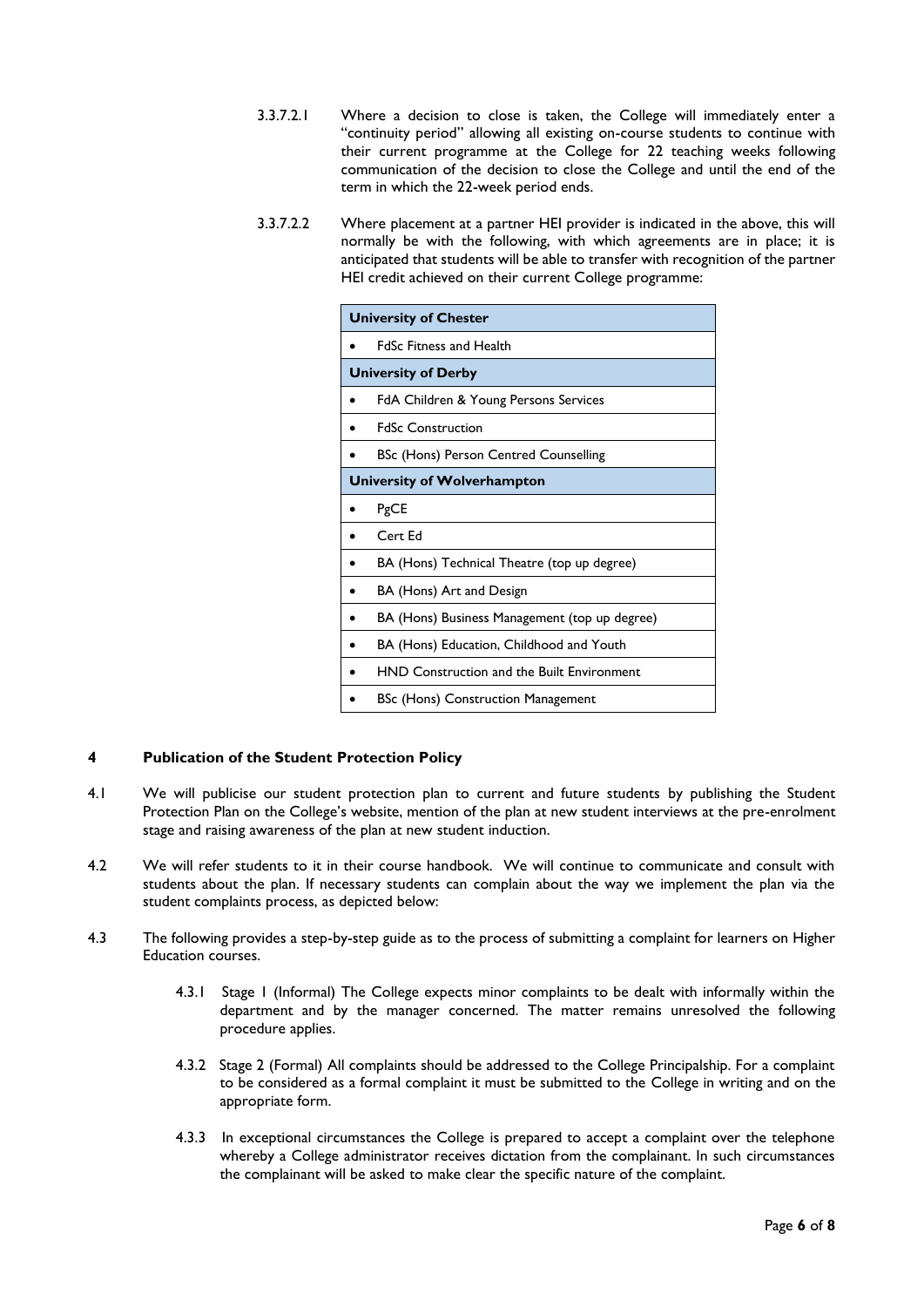- 4.3.4 A complaint must be made as soon as reasonably possible and, in any event, within three months of the event that gave rise to it or, if the complainant is a student at the College, within three months of the end of the course. The College may extend this time limit if it would have been unreasonable for the complaint to be made earlier or there were extenuating circumstances which prevented the complainant from making the complaint earlier, as long as it is still possible to investigate the facts of the case.
- 4.3.5 If a complaint is made there is an expectation that this will be submitted by the complainant and personal information will be required such as name, address and appropriate telephone numbers with an explanation of the complaint.
- 4.3.6 As a higher education student, there is an expectation that this will be submitted by the complainant. However, the right to nominate a third-party representative is accepted and this must be made in writing stating the representation/individual acting on behalf of the complainant. This is consistent with best practice described by the Office of the Independent Adjudicator (OIA).
- 4.3.7 The College will acknowledge the complaint within 5 working days and the complainant will receive a full response within 15 College working days of receipt of the acknowledgement.
- 4.3.8 If the complaint is about the Principal, or a member of the governing body, the complainant should write to the Clerk to the Board.
- 4.3.9 Stage 3 (Appeal) The College would hope to resolve the complaint, however, if the complaint has not been resolved satisfactorily, then there is an option to refer the complaint to the Principal.
- 4.3.10 Stage 4 (Completion of Procedures) Upon completion of the Complaints and Appeal processes the complainant will be issued with a 'completion of procedures' letter. This letter is evidence that appropriate procedures have been implemented and said procedures are now at an end.
- 4.3.11 Stage 5 (External referral) If the complainant is not satisfied with the College Complaints Policy and a completion of procedures letter has been received, this can be referred to the appropriate body.
- 4.3.12 As a higher education student studying a Pearson Higher National qualification (HNC or HND) referral to the awarding body is possible. Further information can be found in the course handbook, within the College HE Pearson Programme Regulations [https://he.ccsw.ac.uk/wp](https://he.ccsw.ac.uk/wp-content/uploads/2019/08/CCSW-HE-2019-PearsonProgramme-HNCD-RQF-Regulations.pdf)[content/uploads/2019/08/CCSW-HE-2019-PearsonProgramme-HNCD-RQF-Regulations.pdf](https://he.ccsw.ac.uk/wp-content/uploads/2019/08/CCSW-HE-2019-PearsonProgramme-HNCD-RQF-Regulations.pdf) or by contacting Pearson directly at [https://www.pearson.com/uk/.](https://www.pearson.com/uk/)
- 4.3.13 Higher education students have the right to refer complaints to the Office of the Independent Adjudicator (OIA). To make a complaint the complainant must complete a Complaint Form and submit this to the OIA within 12 months from the date of the Completion of Procedures Letter.
- 4.3.14 It is important for students to note that the Office of the Independent Adjudicator cannot consider matters which are or which have been the subject of court proceedings.
- 4.3.15 The College reserves the right to decline, suspend or to discontinue a complaint under the Student Complaint Policy, in the event that legal proceedings are commenced, and the claim concerns the same subject matter as the complaint.
- 4.3.16 Further information relating to the OIA, including the on-line Complaints Form, can be found at <https://www.oiahe.org.uk/>or by contacting the address below:

Office of the Independent Adjudicator OIA Second Floor Abbey Gate 57-75 Kings Road Reading RG1 3AB Tel. 0118 959 9813